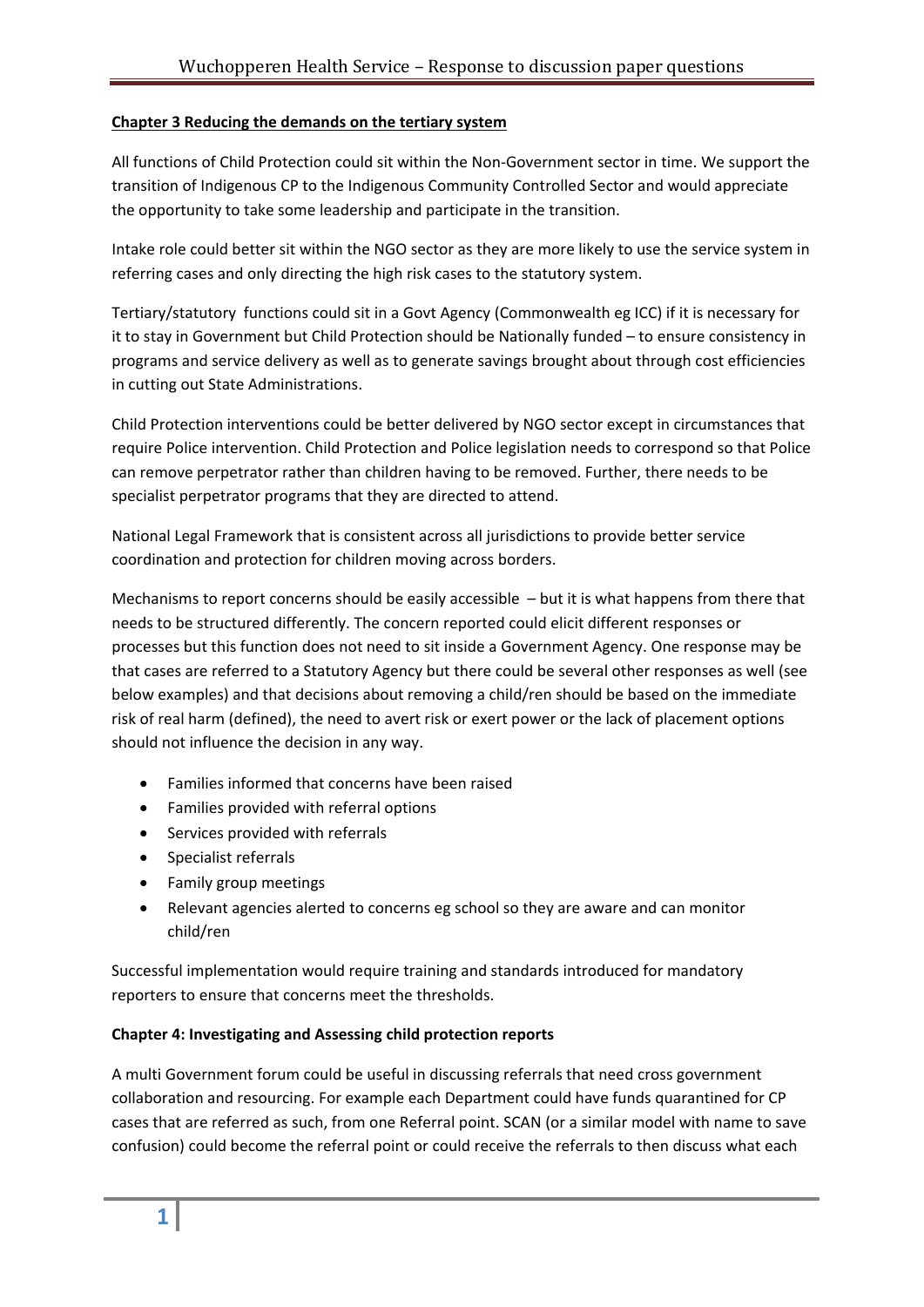of the various Departments' role would be in responding including the levels of resourcing required and committed to each case.

This forum could also provide information on episodes of assistance provided to families in gathering the information required to make an assessment of families where the circumstances remain the same despite the interventions.

# **Chapter 5: Working with Children in Care**

There could be more attention paid to exploring family arrangement agreements. A barrier for Indigenous families is resourcing, similarly children are often taken into care in the first place due to resourcing/poverty issues. When a Kin arrangement is granted guardianship they lose all access to financial and other supports. This is particularly difficult for Indigenous families as they are often already scarcely resourced, have a number of their own children, lack home ownership and are at the mercy of public housing or the rental market.

Indigenous Foster and Kinship Care Agencies struggle to recruit and sustain Indigenous Carers and placements for kids due to the lack of resources available to Carers eg housing, transport, food etc. Indigenous F & K Agencies are not resourced or equipped to assist with any of these barriers and rely on referrals to other Agencies eg. Housing, Emergency Relief etc which are also under resouced.

Education system needs to be more responsive to the complex needs of children in care. They play a significant role in the ongoing therapeutic and monitoring role around the needs of these kids. It would also be more appropriate for schools to provide in‐house Specialist services to kids in care rather than taking kids out of school to attend appointments provided by total strangers.

Reunification options should remain a priority and reviewed three monthly throughout the child's time in care. Reunification factors should be based on current situation and assessment period as opposed to solely focused on historical events/issues. It should also be assumed that both the children and parents have been traumatised as a result of children being removed and will therefore need access to effective trauma services.

Resources should be easily accessible for children who are gifted or talented to pursue and nurture their interests.

# **Chapter 6: Young People leaving care**

Transition of Young People from Care would be best positioned with a specialist NGO Service Provider. Transition planning should commence when YP is 16 yrs old and involve holistic planning including housing, education, employment, financial, life skills etc.

Support packages should be available to YP leaving care to access assistance for specialized areas of interest and higher education.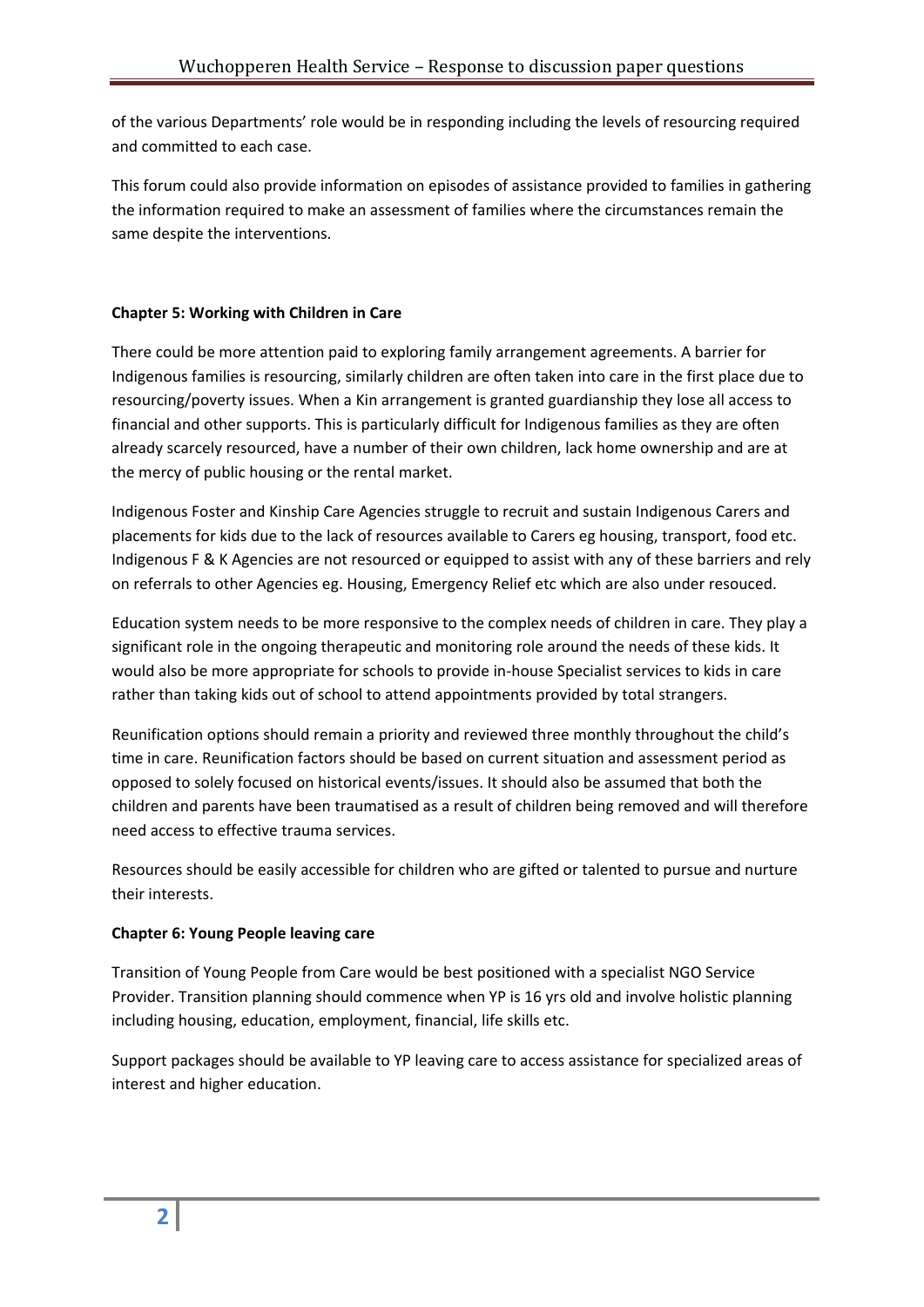## **Chapter 7: Addressing the over‐representation of Aboriginal and Torres Strait Islander children**

*Q21* The best way of addressing the over representation of Indigenous children in the CP system is through a Family Case management model on the proviso that the following exists:

That it is intensive and case loads and timeframes are realistic

A robust service system that provides specialist services eg, substance misuse, health, employment, education, housing, parenting education etc.

Well resourced eg IT Client Information Systems, outreach capacity, competitive salaries for workers, infrastructure and brokerage options for occasions where specialist services need to be purchases, etc.

*Q22* This could be used as a transitionary strategy but in the long term probably not sustainable as Aboriginal Health Services are already quite diversified and adding the Child Protection responsibility may compromise their core business in the long term. Over time it would be preferable to build a Child Protection specific infrastructure.

*Q23* Peak Body could play a role in:

Assisting to develop relevant IT platforms and client information systems to ensure consistent and relevant data is captured across services and program areas.

Effective use of data to capture outcomes achieved and gaps

Reviewing job design – Sector to reassess job roles and qualifications eg, professional roles vs non professional roles.

*Q24* Child Protection Continuum

Services across the entire spectrum could be provided within the NGO and private sector

From tertiary services including Intake, Investigation & assessment and ongoing intervention could be delivered through a consortium of services to ensure it is responsive to diversity and the holistic needs of families.

At I & A stage if determined children need to be removed from parents children are placed in Safe House/Family Group Home temporarily (three to four weeks max) whilst Family forum is convened. Family come together to discuss the issues and the options for children. Options are explored and plan made to implement. Children either go with other family members (Family Placement Agreement) and Parents know what they need to do around children being returned to their care. Alternatively if needed, other longer term options are explored and agreed on, regular Family Forums are also agreed to and planned during ongoing intervention.

*Q25* Accreditation and Monitoring of Indigenous Services

Systems should be build in through contracts and may include accreditation, data collection/analysis, regular reporting, internal and external evaluation and outcome measures.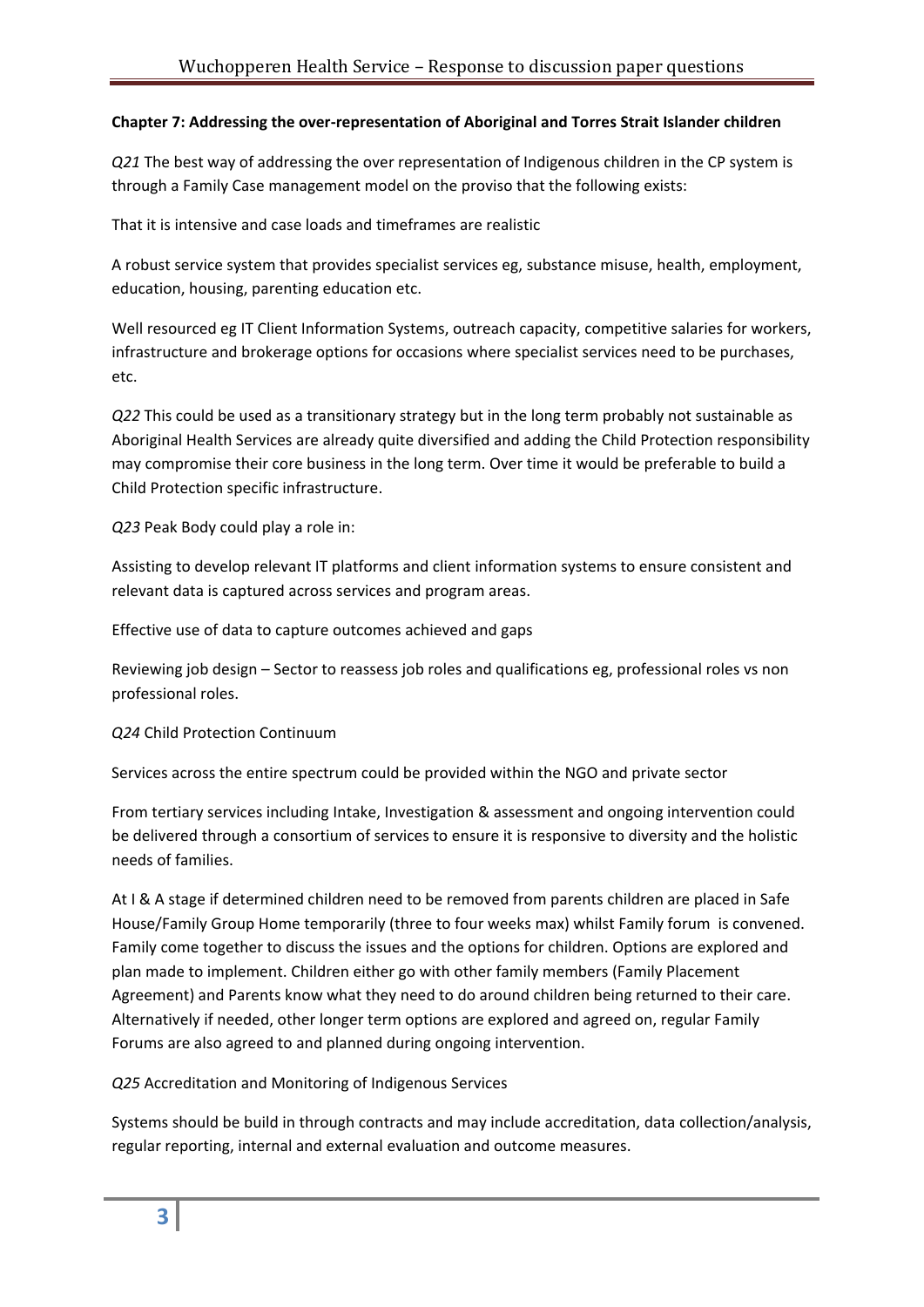### **Chapter 8: Workforce Development**

NGO's need to be adequately resourced to upskill, train and support staff and develop career/learning pathways for staff.

Indigenous people often do not have tertiary quals but have a wealth of specialized knowledge and experience that goes unrecognized and underutilized. These attributes need to be acknowledged in the creation of specialist positions within the system that are high level and well regarded to assist and provide specialized advice and guidance to practitioners.

Learning pathways need to be established for people working in CP from Cert level courses through to Degree and Post Graduate studies. Courses need to specialize in Child Protection work across the continuum. This pathway needs to be supported by workplaces and adequately funded.

Study and portable long service leave should be available for workers in the NGO sector this has been a long time agenda item.

## **Chapter 9: Oversight and complaints mechanisms**

Ombusman/Child Protection Commissioner/Peak Body

## **Chapter 10: Courts and tribunals**

Court processes should reflect and respond to the needs of the system.

## **Chapter 11: Funding for the Child Protection System**

The Department of ChS should not directly purchase their own providers – they tipically have a bad track record of over managing (micromanaging) services with whom they have contracts. This should be done through a separate entity and contracts should be based on what is being purchased through the service and measured by outcomes. Further, determining service models should be responsive to Community needs not just those of the Department.

The Department has a large infrastructure around contract management for external contracts yet there seems to be little attention paid to their own accountability, productivity and efficiencies.

Tertiary system dollars could be redirected over time to support a growing primary and secondary service system

Each Department, Housing, Health, Education etc should have a specific budget quarantined for Child Protection Cases that are referred. Each case flagged as CP should generate a specific response which should in turn have access to these funds. There is currently some cross Government agreement between DG's but ineffective.

Funding directed through mainstream orgs that is targeted at Indigenous clients needs to be thoroughly reviewed and where they are not achieving the outcomes and engaging Indigenous clients the funding needs to be redirected into the Indigenous Child and Family Wellbeing Services.

#### **Chapter 12: conclusion – next steps in the work of the Commission**